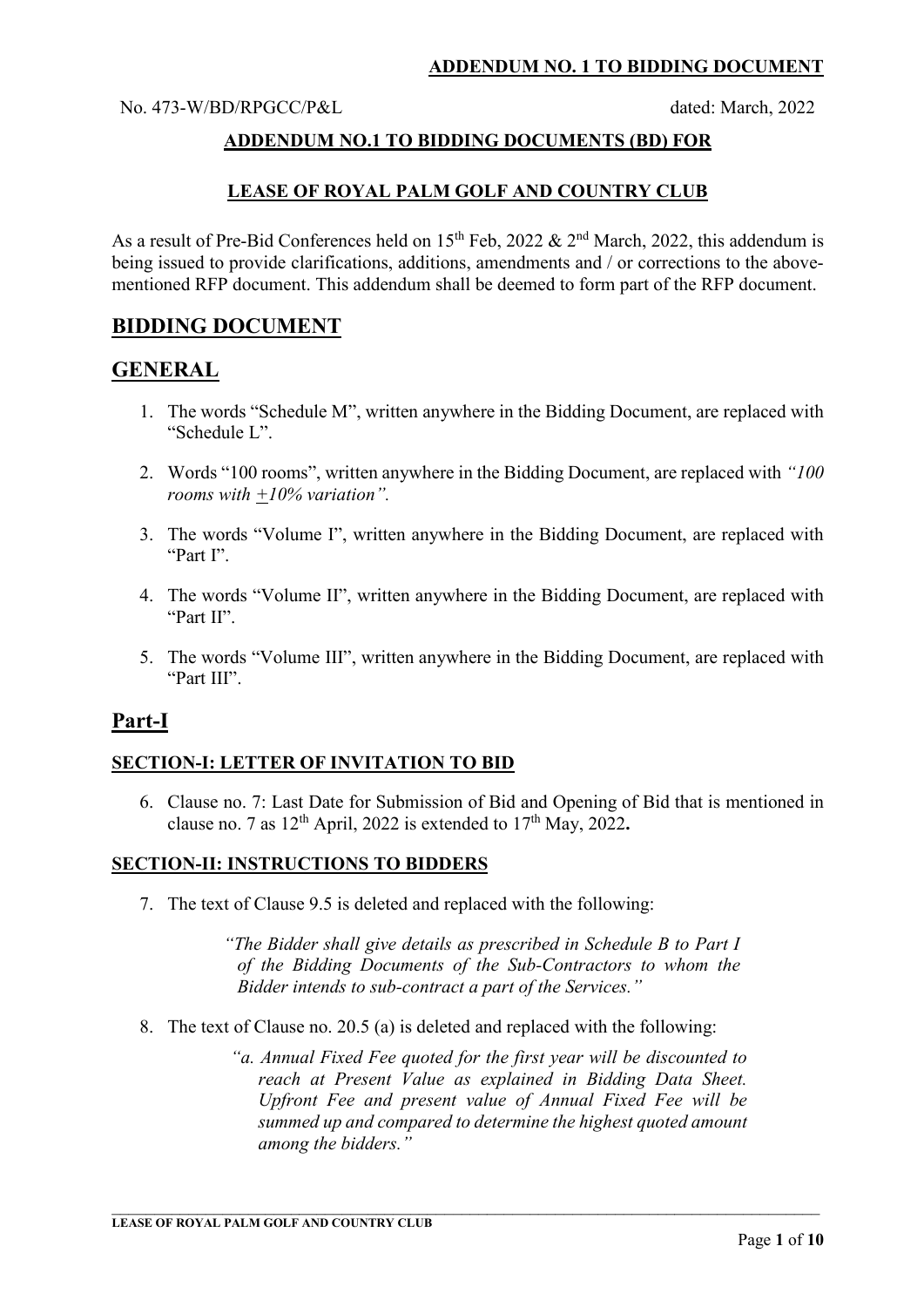## **SECTION-III: BIDDING DATA SHEET**

## **A. General**

- 9. Clause no. ITB 15: Last Date for Submission of Bid that is mentioned in clause no. ITB 15 as 12th April, 2022 is extended to 17th May, 2022.
- 10. Clause no. ITB 16.1: Last Date for Opening of Bid that is mentioned in clause no. ITB 16.1 as 12th April, 2022 is extended to 17th May, 2022.

#### **B. Preparation and Submission of Bids**

- 11. Clause no. ITB 18 & 20: Under heading "4. Approach, Methodology and Business Plan" the text of Serial no. 1.c. that is *"Detailed Design of the Project (50%)"* is deleted and replaced with *"Concept Design of the Project (50%)"*.
- 12. Clause no. ITB 18 & 20: The text under heading "Bid Evaluation" is deleted and replaced with the following:

*"The financial bids of technically qualified Bidders shall be opened. To evaluate a Financial Proposal, the Procuring Entity shall consider the following:* 

- *a. Annual Fixed Fee quoted for the first year shall be multiplied with 8.97 (factor based on discount rate of 15%) to reach at Present Value*
- *b. Upfront Fee and present value of Annual Fixed Fee will be summed up and compared to determine the highest quoted amount among the bidders."*
- *c. The bidder offering highest quoted amount shall be declared as successful. Note: The above method adopted is only for the purpose of bids*

*evaluation without incurring any liability on the Lessor."* 

13. Clause no. ITB 25.1: The words *"Annual Fixed Fee of one year"* is replaced with *"Annual Fixed Fee of first year"*

#### **SECTION-IV: BID FORMS & SCHEDULES**

- 14. Schedule B is deleted and replaced with Appendix-2 to Addendum no. 1. Appendix-2 to Addendum no. 1 is attached at the end of this document.
- 15. The words *"c. Detailed design of the Project"* under heading "A- b) Work Plan" in Schedule D is deleted and replaced with *"c. Concept Design of the Project"*
- 16. The Last Row of Table in Schedule K (Checklist) is deleted and replaced with the following.

 $\_$  , and the set of the set of the set of the set of the set of the set of the set of the set of the set of the set of the set of the set of the set of the set of the set of the set of the set of the set of the set of th

| <b>Reference</b> | <b>Bidding Document - Page Reference</b>                             |  | Page Ref. |
|------------------|----------------------------------------------------------------------|--|-----------|
| Schedule J       | Power of Attorney- JV on legal paper (PKR (1,000) (if applicable)    |  |           |
| Schedule L       | JV Agreement duly executed by all partners of the JV (if applicable) |  |           |
| <b>PART-IV</b>   | Letter of Financial Proposal                                         |  |           |
| <b>PART-IV</b>   | Form of Financial Proposal                                           |  |           |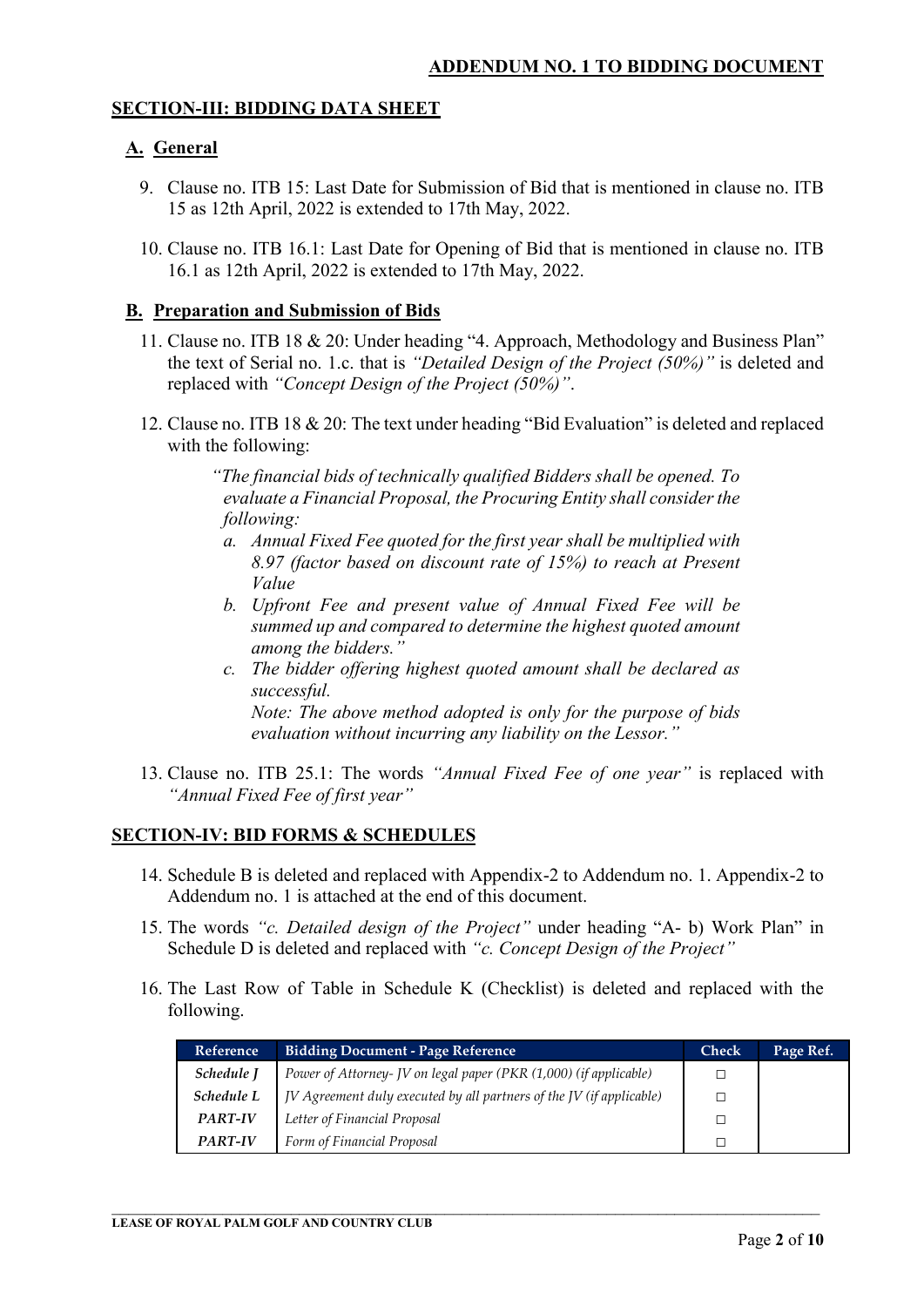# **Part – II – DRAFT LEASE AGREEMENT**

- 17. Clause no. 1.4 (g) (CONDITIONS PRECEDENT): The word "worth PKR 400 million" is deleted**.**
- 18. Clause no. 3.1 (UPFRONT FEE): The word "worth PKR 400 million" is deleted.
- 19. Clause no. 3.1 (UPFRONT FEE): Following is added at the end of clause no. 3.1.

*"The Upfront Fee submitted shall not be refunded in any case whatsoever"* 

20. Clause no. 3.4 (SHARE OF MEMBERSHIP FEE): Following lines are added at the end of clause no. 3.4:

> *"Non-transferable temporary memberships of maximum 1 Year duration will be allowed subject to the conditions that 50% share from fee of such memberships will go to Pakistan Railways provided that defaulter member or their dependents shall not be eligible for this temporary membership. Temporary memberships will not be counted towards (capped) additional 4000 memberships and their number shall not exceed 100 in any particular year"*

> *Memberships granted against cancelled memberships out of new members will not be counted towards additional members. However, Pakistan Railways shall receive 20% share from membership fees of such additional memberships."*

> *Matters of existing members who are inactive and their dues outstanding shall be dealt by Pakistan Railways till signing of agreement. If subsequently such memberships are cancelled by the lessee after exhausting all efforts to recover dues pertaining to Pakistan Railways, the lessee will be allowed to grant new memberships against such cancelled memberships and such members will not be counted towards (capped) additional 4000 members. Pakistan Railways will also receive 25% share from membership fees of such additional memberships."*

21. Clause no. 3.4 (SHARE OF MEMBERSHIP FEE): Following lines is deleted *"In this context, the number of additional members will be capped at 4,000."* and replaced with the following:

> *"In this context, total number of additional members shall be capped at 4000 over the lease term and maximum memberships allowed in a particular year shall be 500. However, yearly restriction can be reviewed by Oversee Management Committee on the request of the lessee depending upon the business need in a particular year"*

22. Clause no. 3.4 (SHARE OF MEMBERSHIP FEE): Following lines are added in the end

*"the 4000 members will include Corporate Memberships offered. However maximum number of sub-members in a single Corporate Membership shall be 10"* 

23. Clause No. 4 (MEMBERSHIP): In sub-clause-5 the word "BS-20" is replaced with "BS-19". The words "judiciary" is deleted and replaced with "MP Scale officers of Pakistan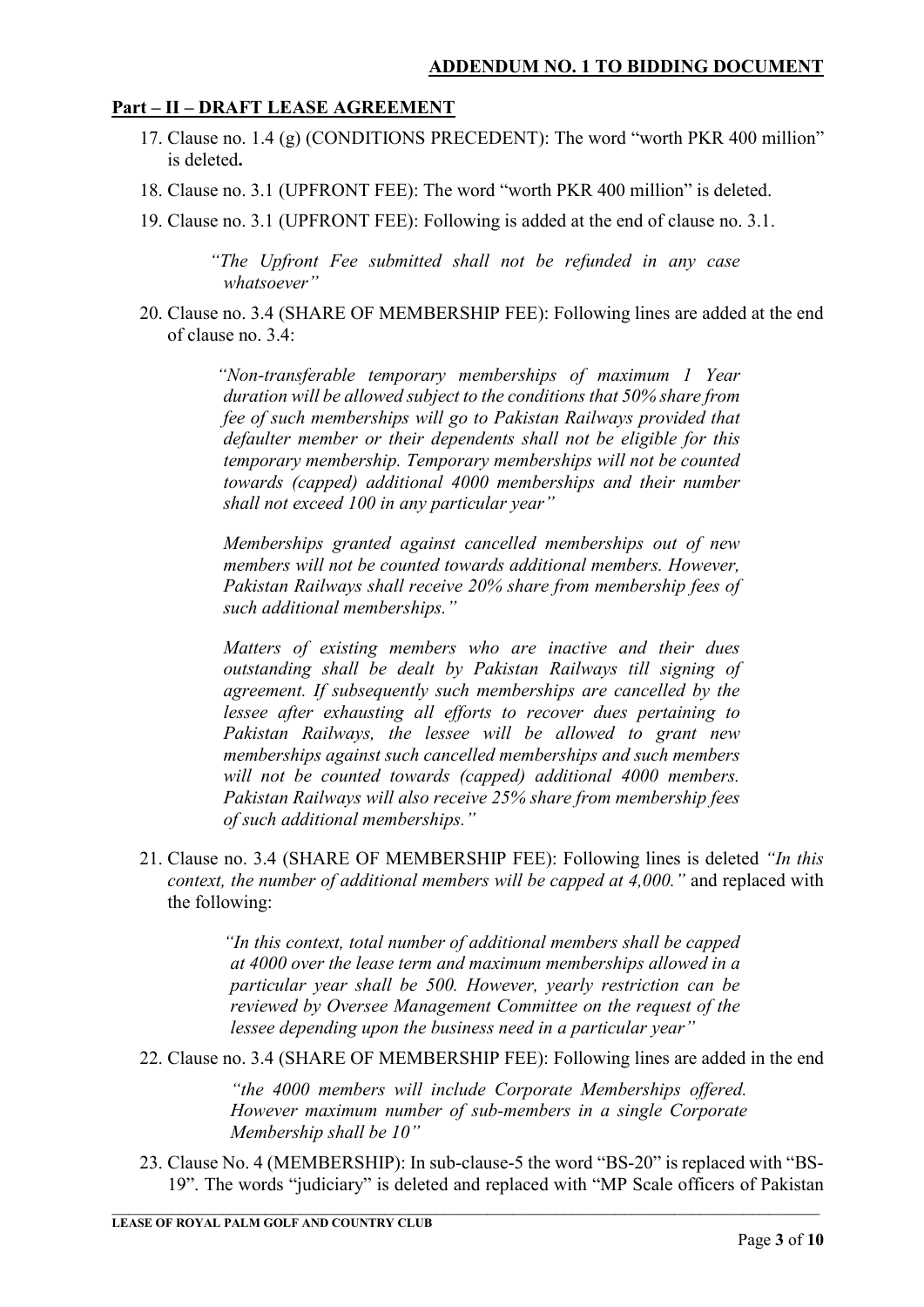Railways". After "IG/Railway Police" the words ", Member Finance, Additional Secretary" are added. The words "shall also be eligible for the same facility subject to minimum one-year service in Railway" are deleted and replaced with "shall be eligible for complimentary membership"

24. Clause no. 4 (MEMBERSHIP), the text of sub-clause 3 is deleted and replaced with the following:

> *"A prior consent of the Oversee Management Committee shall be required for decrease in upfront membership fee and monthly subscription fee. However, Lessee shall not be permitted to reduce the monthly subscription fee by more than 10% of the existing subscription fees as at the time of the agreement. Moreover, Lessee shall intimate the Oversee Management Committee the prevailing upfront membership fee every year".*

25. Clause no. 4 (MEMBERSHIP), following is added as sub-clause 7:

*"The memberships offered by the Club shall be lifetime"* 

26. Clause no. 13.3 (INTELLECTUAL PROPERTY RIGHTS): Following line is added at the end of clause:

> *"Lessee will not be allowed to use the Brand Name of any Hotel chains for additional room facility. However, they will be allowed to use the word "operated by (Brand Name)" as per relevant laws".*

27. Clause no. 9.2 a), the line *"Any other items of equipment which were purchased by Lessee shall remain the property of Lessor at the end of Lease Term or upon termination"* is deleted and replaced with the following:

> *"Any other items of equipment which were purchased by Lessee excluding vehicles in use of the Management, shall remain the property of Lessor at the end of Lease Term or upon termination. However, vehicles meant for Club services e.g. Golf Carts or transport vehicles shall be transferred to the Lessor"*

28. Clause no. 40, at the end of second paragraph of clause no. 40 add following lines:

*"Purpose & Functions of Oversee Management Committee are attached as Appendix-3 to Addendum No.1. Appendix-3 to Addendum No.1 is attached at the end of this document."*

# **Part – III – TERMS OF REFERENCE & TECHNICAL SPECIFICATION**

### **DEVELOPMENT ENVISAGED ("THE PROJECT")**

29. Under heading "i. Development Phase" while describing "b) Additions in Existing Structures" the last line that is "Desired additions to the club" is deleted and replaced with the following text:

> *"Desired Additions for capacity building of Club. However, where restrictions on such facilities are provided elsewhere in the bidding*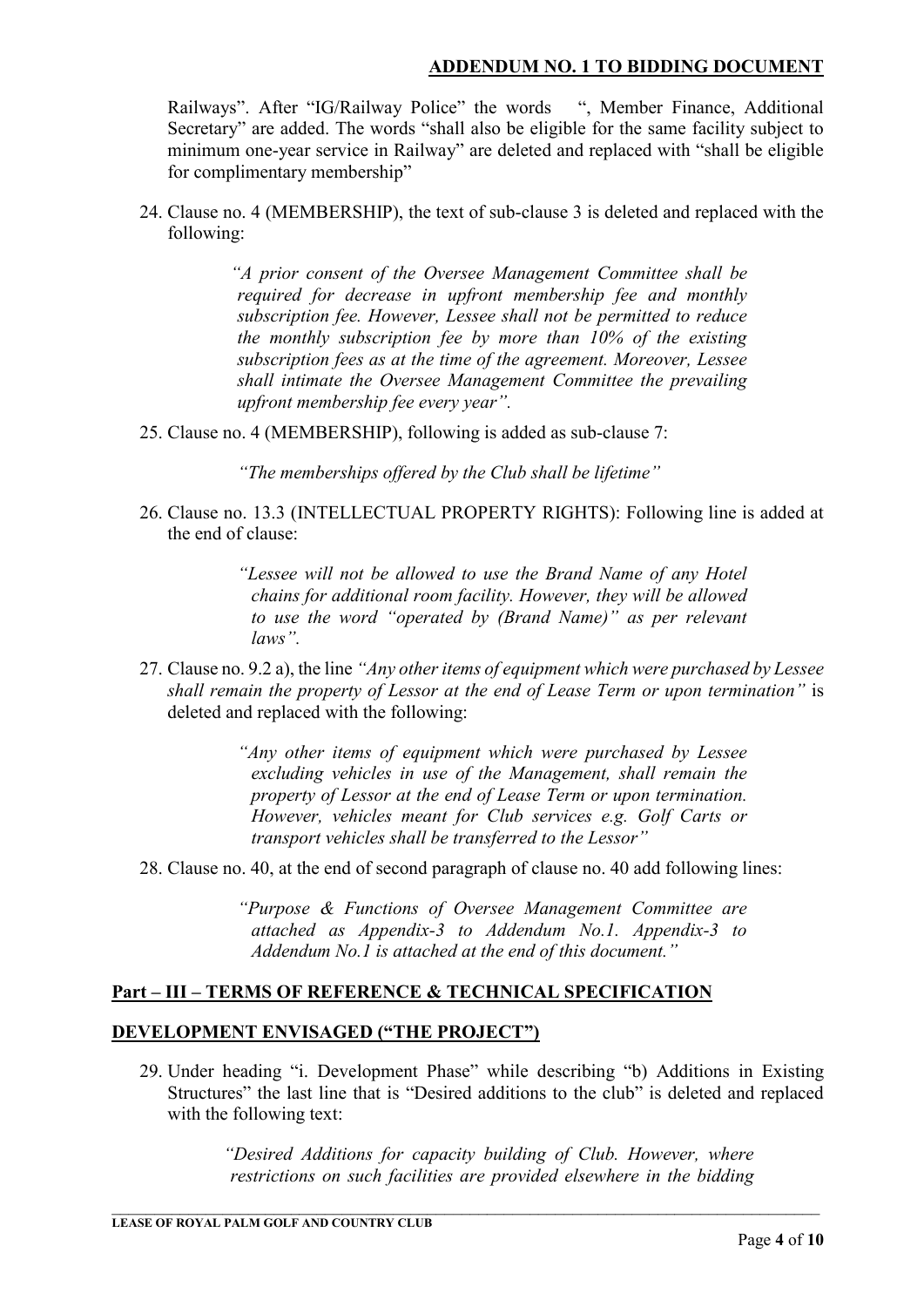*documents, same will prevail for e.g., lessee will not be allowed additional rooms other than +10% variation or construction of more additional marquees or marriage halls"* 

30. Under heading "i. Development Phase" while describing "b) Additions in Existing Structures" following line is added at the end of point b)

> *"The 100 rooms with +10% variation will be Club Rooms for facilitation of the members and local laws will be observed regarding height of the building consisting of Club Rooms"*

31. Under heading "ii. Operations and Management Phase" while describing the "a) Service level Requirements for Club Operations" the line "*That account shall be opened in an internationally recognized bank with good standing chosen by Pakistan Railways''* is deleted and replaced with the following. Remaining clause is to be read the same.

> *"That account shall be opened in any scheduled Bank of AA rating or equivalent in Pakistan"*

## **COMMERCIAL CONSIDERATION**

- 32. Under heading "Commercial Consideration" the words "PKR 400 million" is deleted.
- 33. Under heading "Commercial Consideration" following is added at the end of para "a) Upfront Fee":

*"The Upfront Fee submitted shall not be refunded in any case whatsoever"* 

34. Under heading "Commercial Consideration" following is added at the end of para "d) Share of Memberships":

> *"Non-transferable temporary memberships of maximum 1 Year duration will be allowed subject to the conditions that 50% share from fee of such memberships will go to Pakistan Railways provided that defaulter member or their dependents shall not be eligible for this temporary membership. Temporary memberships will not be counted towards (capped) additional 4000 memberships and their number shall not exceed 100 in any particular year*

*Memberships granted against cancelled memberships out of new members will not be counted towards additional members. However, Pakistan Railways shall receive 20% share from membership fees of such additional memberships.* 

*Matters of existing members who are inactive and their dues outstanding shall be dealt by Pakistan Railways till signing of agreement. If subsequently such memberships are cancelled by the lessee after exhausting all efforts to recover dues pertaining to Pakistan Railways, the lessee will be allowed to grant new memberships against such cancelled memberships and such members will not be counted towards (capped) additional 4000*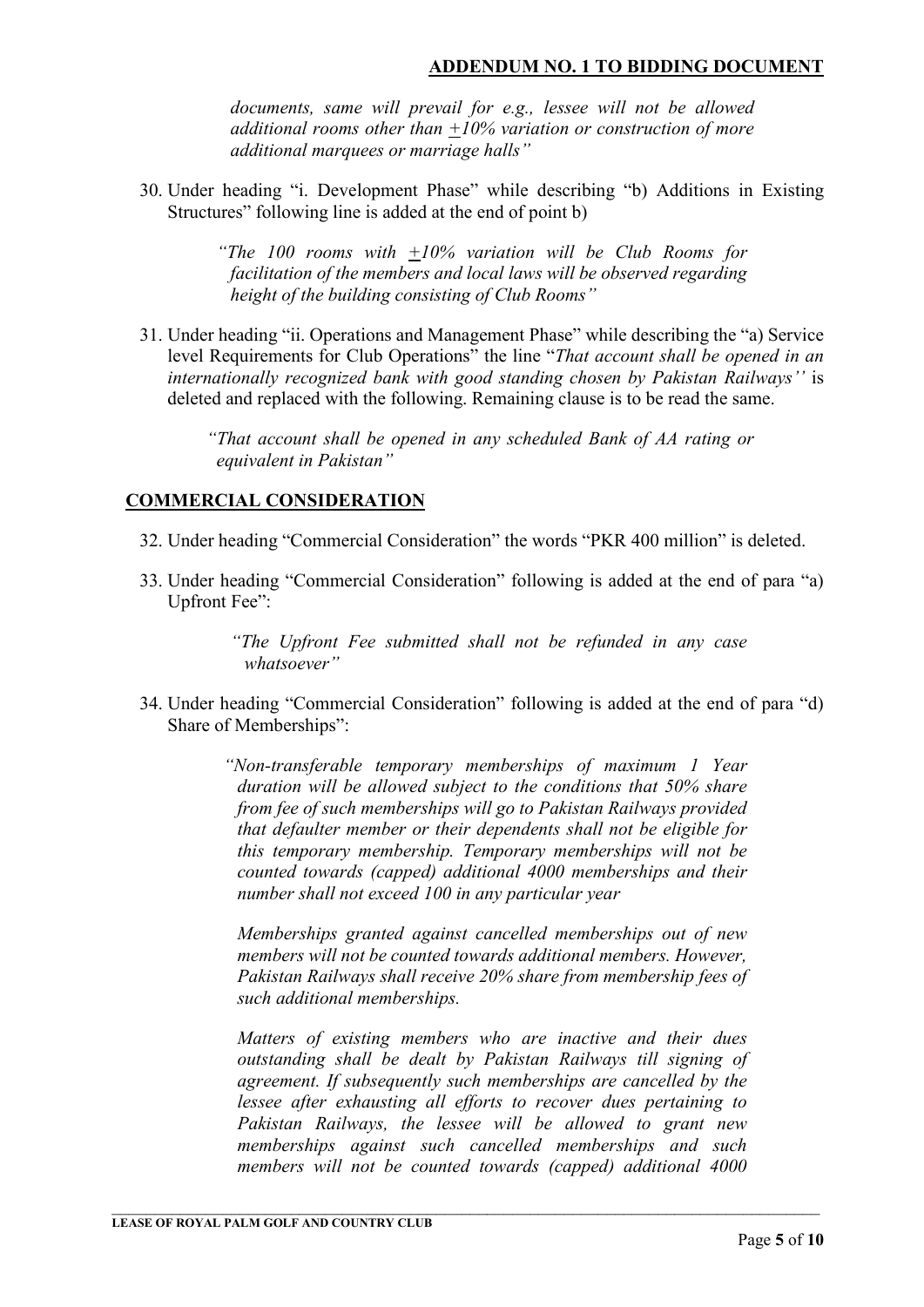*members. Pakistan Railways will also receive 25% share from membership fees of such additional memberships."* 

# **Part – IV - FINANCIAL PROPOSAL:**

## **LETTER OF FINANCIAL PROPOSAL**

35. Clause no. (b): All text is deleted and replaced with the following:

*"We hereby submit our Financial Proposal for the amount of \_\_\_\_\_\_\_\_\_\_\_\_\_\_\_\_\_\_\_\_\_\_\_\_ PKR [in words & figures] as Upfront Fee and amount of \_\_\_\_\_\_\_\_\_\_\_\_\_\_\_\_\_\_ PKR [in words & figures] as Annual Fixed Fee in the first year of contract; as specified in the annexed Form of Financial Proposal."* 

#### **FORM OF FINANCIAL PROPOSAL**

36. Form of Financial Proposal is deleted and replaced with the Appendix-1 to Addendum No. 1. Appendix-1 to Addendum No. 1 is attached at the end of this document.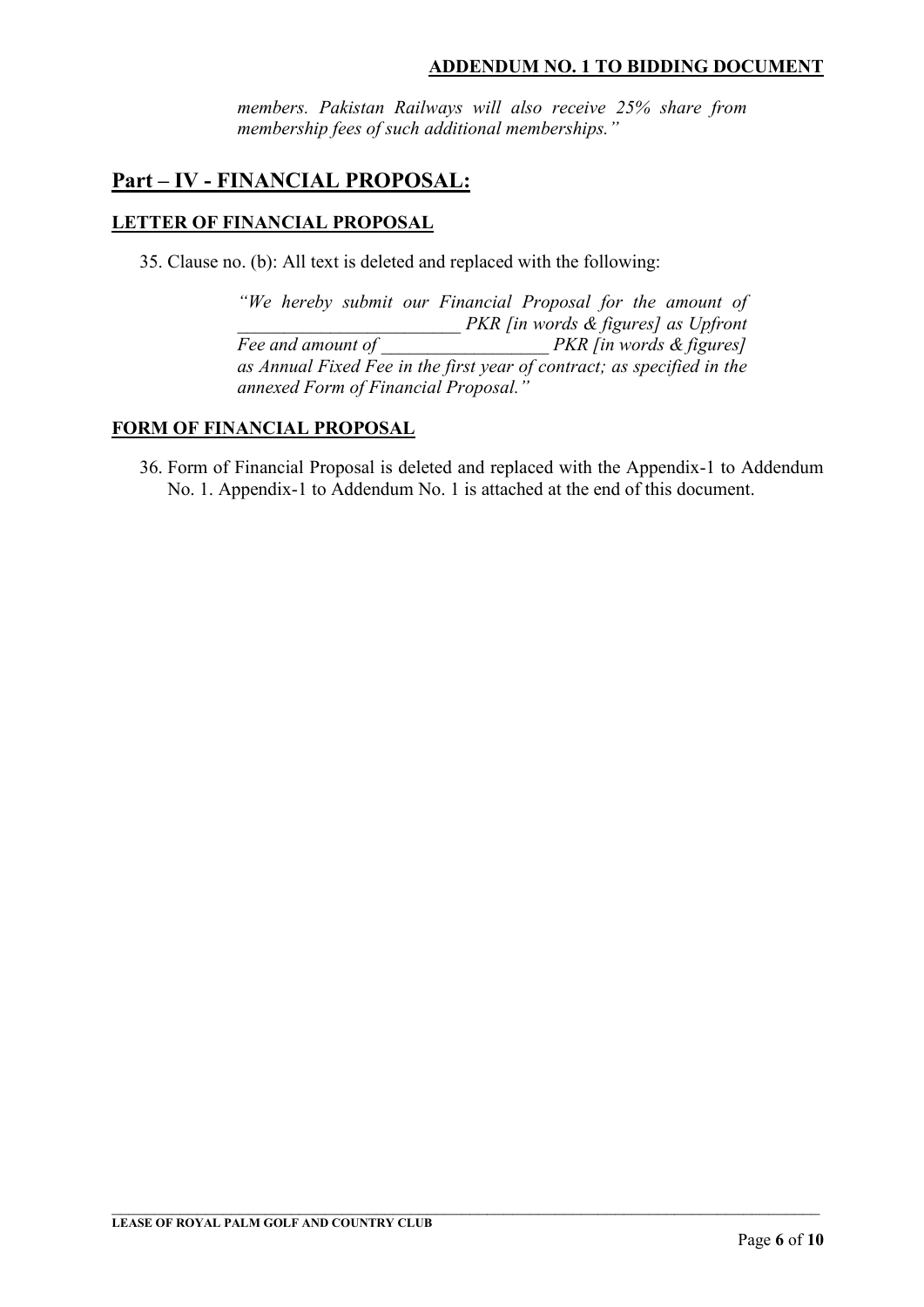## **ADDENDUM NO. 1 TO BIDDING DOCUMENT APPENDIX-1 TO ADDENDUM**

#### **FORM OF FINANCIAL PROPOSAL**

| $Sr.$ # | <b>Description</b>                              | Quoted Amount** (Rs.) |
|---------|-------------------------------------------------|-----------------------|
| 1.      | Annual Fixed Fee in the first year of contract* | Rs.<br>(in figures)   |
|         |                                                 | Rs.<br>(in words)     |
| 2.      | <b>Upfront Fee</b>                              | Rs.<br>(in figures)   |
|         |                                                 | Rs.<br>(in words)     |

*\* "Annual Fixed Fee quoted for the first year shall be multiplied with 8.97 (factor based on discount rate of 15%)"and summed up with the quoted Upfront Fee for the purpose of determining the highest quoted bid* 

*\*\* The quoted amount is exclusive of all applicable taxes* 

*Note: Minimum Base Value/Benchmark for the Annual Fixed Fee for the first year to be quoted by the Bidders shall be PKR 360 million and for the Upfront Fee quoted by the Bidders shall be PKR 400 million. The quoted amounts less than the base value/benchmark shall not be accepted.* 

- **1.** The annual Fixed Fee will be subject to an increase each year at the rate of 5% on compound basis. Annual Fixed fee will be paid to the Pakistan Railways on quarterly basis at the beginning of each quarter.
- **2.** The Upfront fee will be paid to Pakistan Railways within eight (8) weeks from the date of issuance of Letter of Acceptance. This fee is exclusive of the applicable taxes, which will be payable separately. The Upfront Fee submitted shall not be refunded in any case whatsoever.
- **3.** The Variable fee equivalent to 5% of the Annual Gross Revenue will be paid to Pakistan Railways at the end of each quarter based on the management accounts duly approved by the Board. The same will, however, be adjusted based on the audited financial statements.

The term "Revenue" and "Gross Revenue" as used herein shall mean the revenue earned as a result of the

carrying out of all the existing and planned Club activities including:

- a) membership entrance fees and monthly subscription fees sold in connection with the Club;
- b) facilities and services sold or delivered in upon and/or from the Club;
- c) merchandise products sold at the Club;
- d) occupancy in guest rooms;
- e) food and beverages;
- f) events organized in banquet halls and marquees; and
- g) any other revenue generating activities carried out by the Club.

Project facilities include guest rooms, club, golf course, restaurant, gym, tennis court, marques and cinema. Thus, revenue from all these facilities and that of allied food & beverages and membership.

**4.** Apart from the variable fee, as explained above, Pakistan Railways will get a share of membership fee from additional members, joining the Club after the commencement of lease term, in the following manner. Total number of additional members shall be capped at 4,000: over the lease term and maximum memberships allowed in a particular year shall be 500.

| No additional share; other than 5% of Gross Revenue as referred to in<br>Up to 1,000 members<br>point 3 of Form of Financial Proposal |  |
|---------------------------------------------------------------------------------------------------------------------------------------|--|
|---------------------------------------------------------------------------------------------------------------------------------------|--|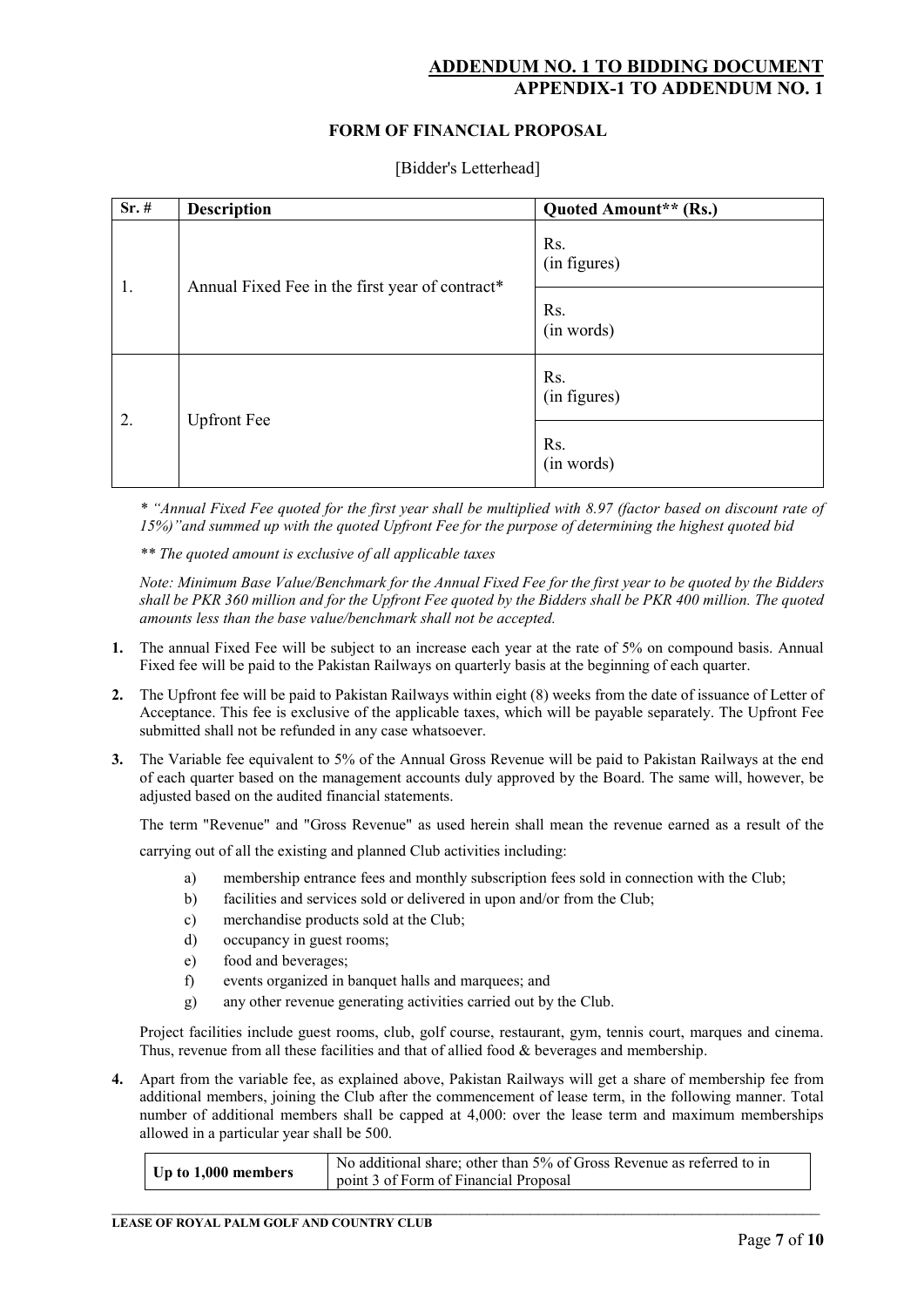## **ADDENDUM NO. 1 TO BIDDING DOCUMENT APPENDIX-1 TO ADDENDUM NO. 1**

| 1,001 to $2,000$ members | 20% of membership fee; in addition to 5% of Gross Revenue as referred to<br>in point 3 of Form of Financial Proposal |
|--------------------------|----------------------------------------------------------------------------------------------------------------------|
| 2,001 to 4,000 members   | 45% of membership fee; in addition to 5% of Gross Revenue as referred to<br>in point 3 of Form of Financial Proposal |

- *5. "Non-transferable temporary memberships of maximum 1 Year duration will be allowed subject to the conditions that 50% share from fee of such memberships will go to Pakistan Railways provided that defaulter member or their dependents shall not be eligible for this temporary membership. Temporary memberships will not be counted towards (capped) additional 4000 memberships and their number shall not exceed 100 in any particular year"*
- **6.** Memberships granted against cancelled memberships out of new members will not be counted towards additional members. However, Pakistan Railways shall receive 20% share from membership fees of such additional memberships."
- **7.** Matters of existing members who are inactive and their dues outstanding shall be dealt by Pakistan Railways till signing of agreement. If subsequently such memberships are cancelled by the lessee after exhausting all efforts to recover dues pertaining to Pakistan Railways, the lessee will be allowed to grant new memberships against such cancelled memberships and such members will not be counted towards (capped) additional 4000 members. Pakistan Railways will also receive 25% share from membership fees of such additional memberships.

| Name of Bidder:                    |  |
|------------------------------------|--|
| Address:                           |  |
| Contact #:                         |  |
| Email:                             |  |
|                                    |  |
| Signature of Authorized Signatory: |  |
| Name:                              |  |
| Designation:                       |  |
| Date:                              |  |
| [Seal]                             |  |
|                                    |  |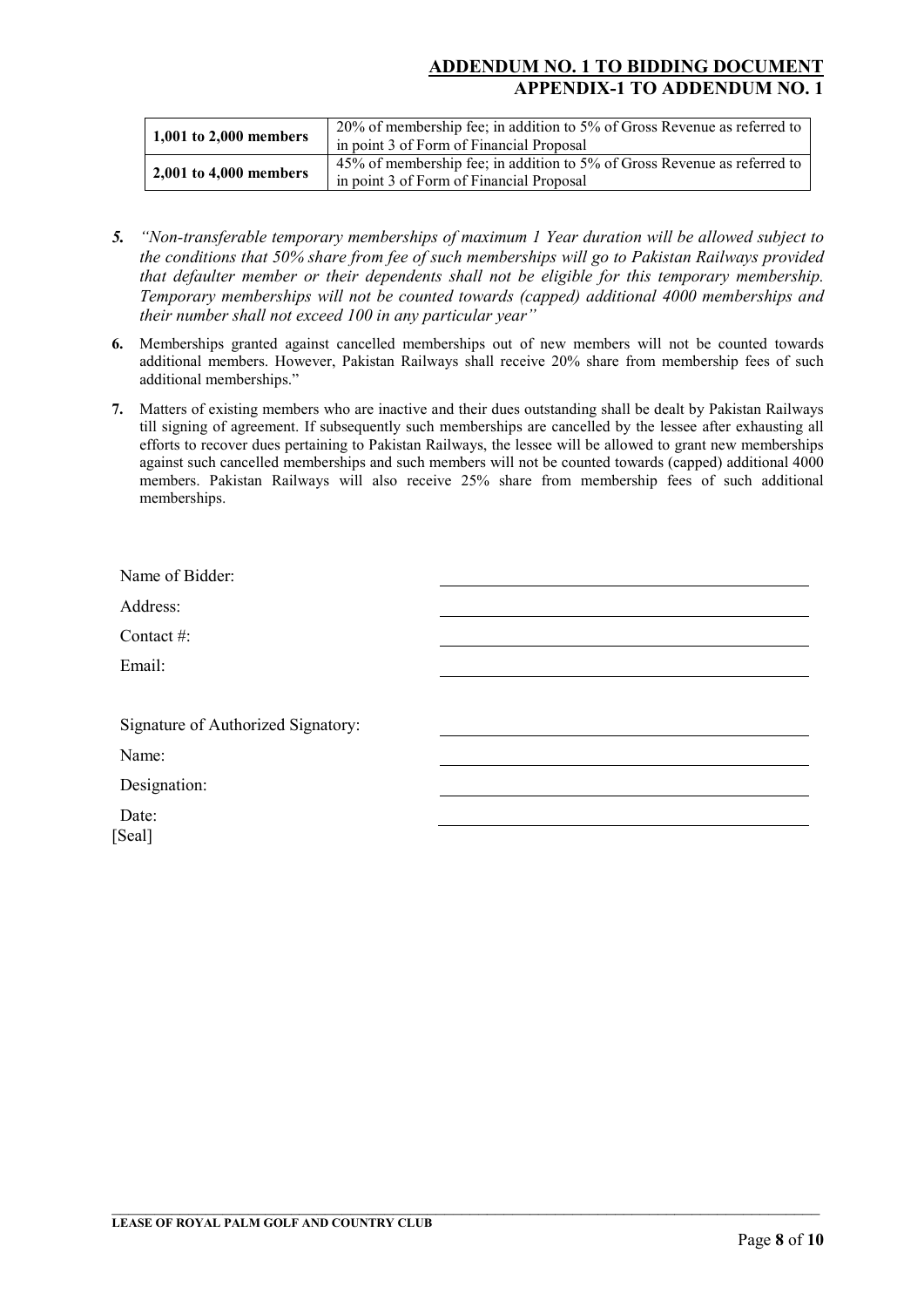# **ADDENDUM NO. 1 TO BIDDING DOCUMENT APPENDIX-2 TO ADDENDUM NO. 1**

#### **SCHEDULE B**

#### **SERVICES TO BE PERFORMED BY SUB-CONTRACTORS**

*The Bidder will undertake the whole of the Services, except the work listed below which he intends to subcontract in accordance with the terms and conditions of the Agreement and after approval of the Procuring Entity.* 

*The said list provided by the Bidders is tentative and is for the evaluation purposes only and will not be binding upon Procuring Entity nor have any financial implication* 

| Items of services to be<br>Sub-contracted | Name and address of<br>Sub-contractors |
|-------------------------------------------|----------------------------------------|
|                                           |                                        |
|                                           |                                        |
|                                           |                                        |
|                                           |                                        |
|                                           |                                        |
|                                           |                                        |

#### **Note:**

- *1. The Bidder may sub-contract with prior approval of Procuring Entity.*
- *2. The Bidder shall be permitted to nominate up to a maximum of 3 (three) Sub-Contractors against each item of the Services.*
- *3. The Bidder shall be responsible for all actions, performances, works or services carried out by the sub-contractor (s).*
- *4. Any liability arising out of the performance of the sub-contractor of any portion or part of the Services shall be deemed as liability of the Bidder.*